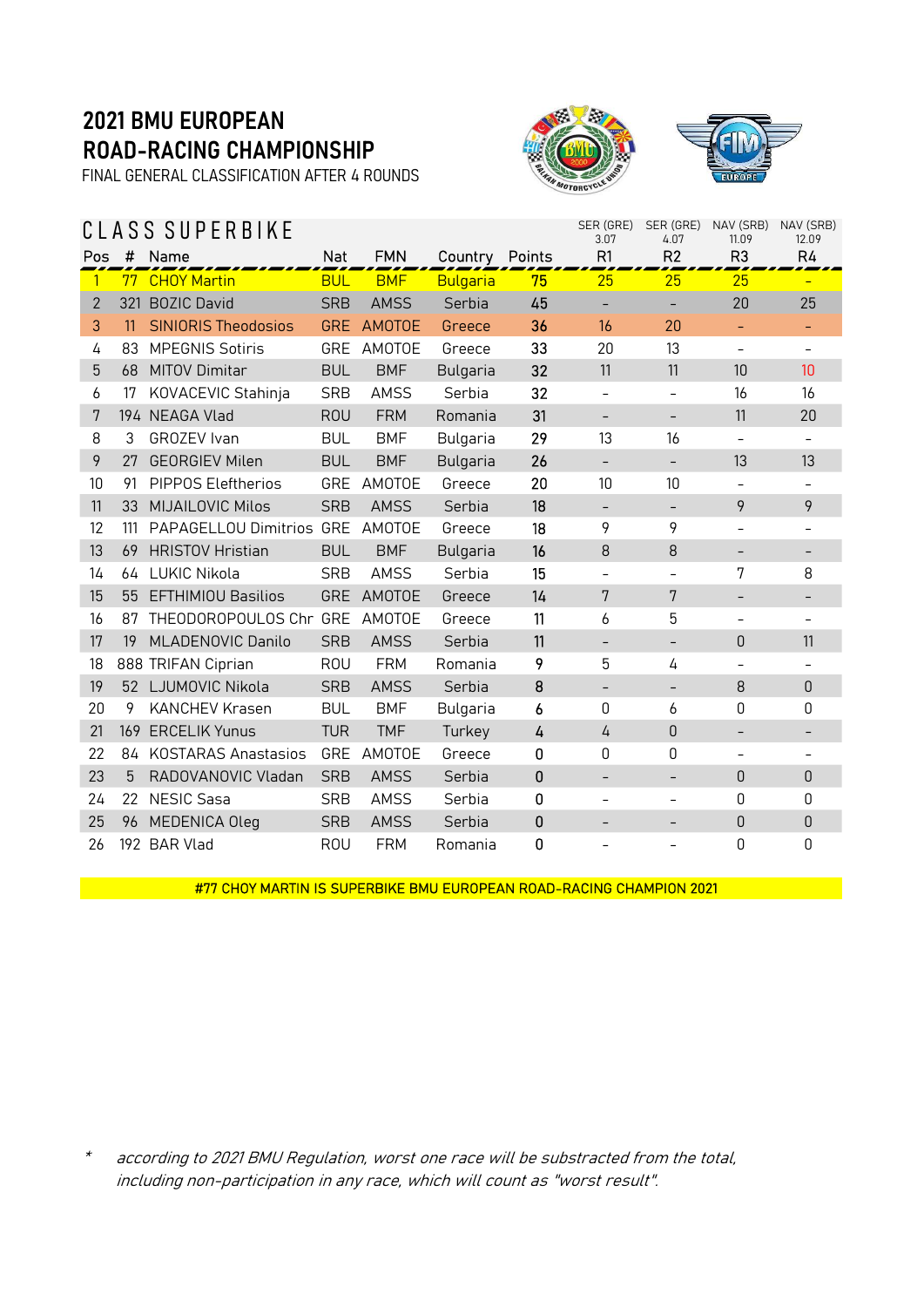FINAL GENERAL CLASSIFICATION AFTER 4 ROUNDS





|     |                 | CLASS SUPERSPORT                |            |             |                 | SER (GRE)<br>3.07 | SER (GRE)<br>4.07 | NAV (SRB)<br>11.09 | NAV (SRB)<br>12.09 |          |
|-----|-----------------|---------------------------------|------------|-------------|-----------------|-------------------|-------------------|--------------------|--------------------|----------|
| Pos | #               | Name                            | Nat        | <b>FMN</b>  | Country Points  |                   | R1                | R <sub>2</sub>     | R <sub>3</sub>     | R4       |
|     | 20              | <b>PASCOTĂ</b> lonel            | <b>ROU</b> | <b>FRM</b>  | Romania         | 70                | 20                | $\mathbf{0}$       | 25                 | 25       |
| 2   | 69              | PETROV Plamen                   | <b>BUL</b> | <b>BMF</b>  | <b>Bulgaria</b> | 61                | 25                | 16                 | 20                 | $\theta$ |
| 3   |                 | 54 KICHVKOV Vasil               | <b>BUL</b> | <b>BMF</b>  | <b>Bulgaria</b> | 46                | 9                 | 10                 | 16                 | 20       |
| 4   |                 | <b>KARAKOSTAS Dimistios GRE</b> |            | AMOTOE      | Greece          | 41                | 16                | 25                 |                    |          |
| 5   | 115             | <b>KREZIC Nikola</b>            | <b>SRB</b> | <b>AMSS</b> | Serbia          | 29                | -                 | -                  | 13                 | 16       |
| 6   | 50              | <b>ASHMINOV Mario</b>           | GRE        | AMOTOE      | Greece          | 26                | 7                 | 8                  | 7                  | 11       |
| 7   |                 | 56 DUMITRU Robertino            | <b>ROU</b> | <b>FRM</b>  | Romania         | 25                | 5                 | 4                  | 10                 | 10       |
| 8   | 23              | <b>MANDIC Marko</b>             | <b>SRB</b> | AMSS        | Serbia          | 24                |                   |                    | 11                 | 13       |
| 9   |                 | 45 YERYILMAZ Ogun               | <b>TUR</b> | <b>TMF</b>  | Turkey          | 23                | 10                | 13                 |                    |          |
| 10  | 2               | <b>BRAESCU Denis</b>            | <b>ROU</b> | <b>FRM</b>  | Romania         | 21                | 3                 | 7                  | 6                  | 8        |
| 11  | 337             | KONTOGIANNIS Meneles GRE        |            | AMOTOE      | Greece          | 20                | 11                | 9                  |                    |          |
| 12  | 75              | PAPAGEORGIOU Alexan GRE         |            | AMOTOF      | Greece          | 20                | $\Omega$          | 20                 |                    |          |
| 13  | 35              | GERAKIANAKIS Georgio GRE AMOTOE |            |             | Greece          | 19                | 8                 | 11                 |                    |          |
| 14  | 33              | <b>ILIC Miroslav</b>            | <b>SRB</b> | AMSS        | Serbia          | 17                |                   |                    | 8                  | 9        |
| 15  | 10 <sup>°</sup> | <b>GAVRILOVIC Srdan</b>         | <b>SRB</b> | <b>AMSS</b> | Serbia          | 16                | -                 | -                  | 9                  | 7        |
| 16  | 87              | <b>BONCHEV Boyan</b>            | <b>BUL</b> | <b>BMF</b>  | Bulgaria        | 13                | 13                | 0                  |                    |          |
| 17  | 19              | <b>BAR Vlad</b>                 | <b>ROU</b> | <b>FRM</b>  | Romania         | 11                | 6                 | 5                  |                    |          |
| 18  | 33              | TZORTZOPOULOUS loan             | GRE        | AMOTOE      | Greece          | 10                | 4                 | 6                  |                    |          |
| 19  |                 | 31 MISKOVIC Dragan              | <b>SRB</b> | <b>AMSS</b> | Serbia          | $\mathbf{0}$      |                   |                    | 0                  | 0        |
|     |                 |                                 |            |             |                 |                   |                   |                    |                    |          |

#20 PASCOTA IONEL IS SUPERSPORT BMU EUROPEAN ROAD-RACING CHAMPION 2021

according to 2021 BMU Regulation, worst one race will be substracted from the total, including non-participation in any race, which will count as "worst result".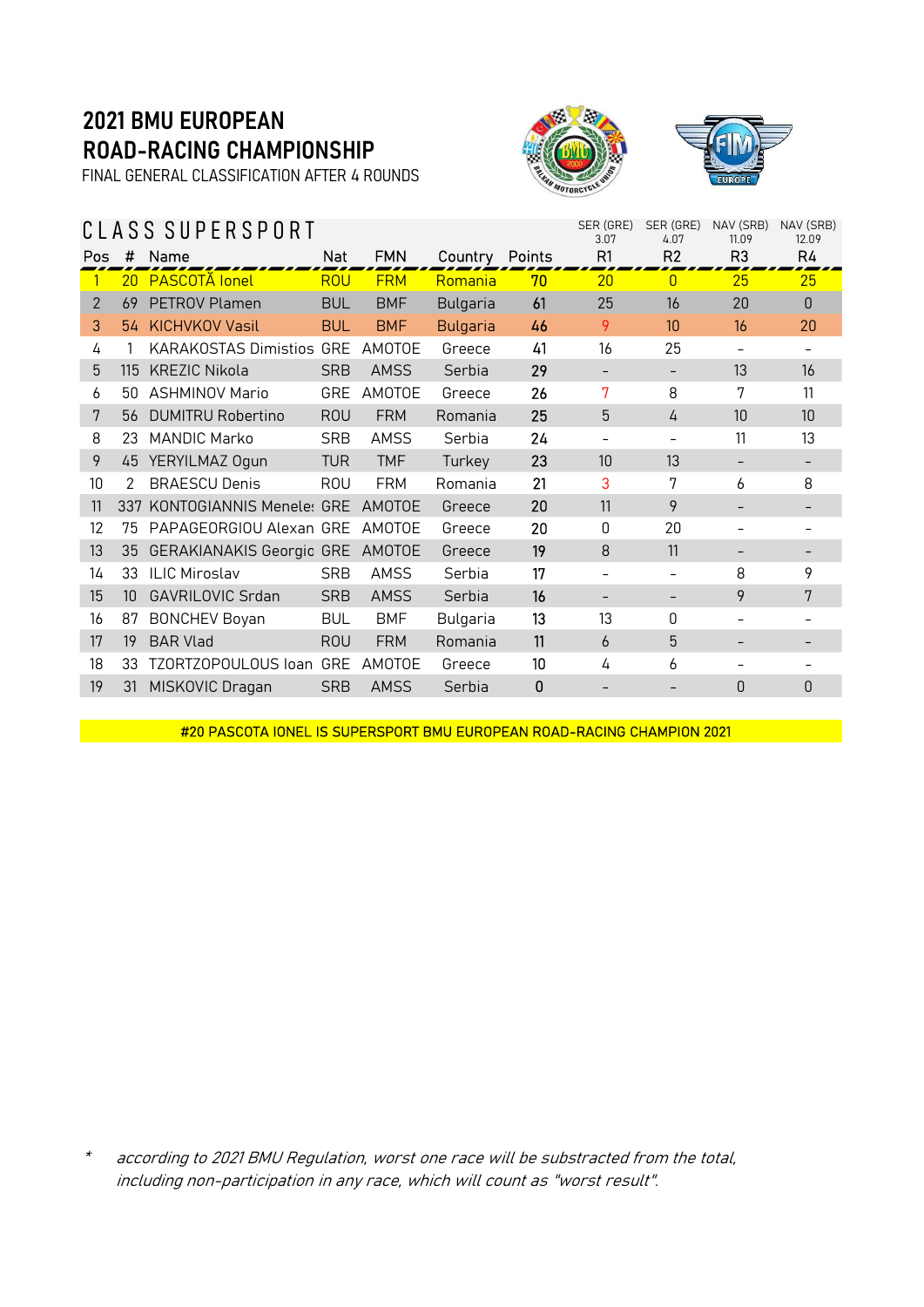FINAL GENERAL CLASSIFICATION AFTER 4 ROUNDS





|          |                          |                                                                                                                                                                 |             |                               | SER (GRE)      | SER (GRE)<br>4.07        | NAV (SRB)<br>11.09       | NAV (SRB)<br>12.09       |                          |
|----------|--------------------------|-----------------------------------------------------------------------------------------------------------------------------------------------------------------|-------------|-------------------------------|----------------|--------------------------|--------------------------|--------------------------|--------------------------|
| $\sharp$ | Name                     | <b>Nat</b>                                                                                                                                                      | <b>FMN</b>  |                               |                | R1                       | R <sub>2</sub>           | R <sub>3</sub>           | R4                       |
|          |                          | <b>ROU</b>                                                                                                                                                      | <b>FRM</b>  | Romania                       | 60             | 16                       | 20                       | 20                       | 20                       |
| 59       | PAHOME Alexandru         | <b>ROU</b>                                                                                                                                                      | <b>FRM</b>  | Romania                       | 50             |                          |                          | 25                       | 25                       |
|          | <b>DUMITRU Robertino</b> | <b>ROU</b>                                                                                                                                                      | <b>FRM</b>  | Romania                       | 48             | 11                       | 16                       | 16                       | 16                       |
| 18       | APOSTOLOVA Julieta       | <b>BUL</b>                                                                                                                                                      | <b>BMF</b>  | Bulgaria                      | 45             | 20                       | 25                       |                          |                          |
| 22       | <b>BENGIC Ares</b>       | <b>TUR</b>                                                                                                                                                      | <b>TMF</b>  | Turkey                        | 36             | 25                       | 11                       | $\overline{\phantom{a}}$ | $\overline{\phantom{a}}$ |
| 179      | <b>GANESCU Daria</b>     | <b>ROU</b>                                                                                                                                                      | <b>FRM</b>  | Romania                       | 33             | 7                        | 9                        | 11                       | 13                       |
| 50       | UTKU KARPUZ Omer         | <b>TUR</b>                                                                                                                                                      | <b>TMF</b>  | Turkey                        | 26             | 13                       | 13                       |                          |                          |
| 221      | MOJSILOVIC Nenad         | <b>SRB</b>                                                                                                                                                      | <b>AMSS</b> | Serbia                        | 24             | $\equiv$                 |                          | 13                       | 11                       |
| 11       | SOSKIC Mihailo           | <b>SRB</b>                                                                                                                                                      | <b>AMSS</b> | Serbia                        | 20             | $\qquad \qquad -$        | $\overline{\phantom{a}}$ | 10                       | 10                       |
| 45       | <b>VENKOV Loren</b>      | <b>BUL</b>                                                                                                                                                      | <b>BMF</b>  | Bulgaria                      | 20             | 10                       | 10                       |                          |                          |
|          |                          | <b>ROU</b>                                                                                                                                                      | <b>FRM</b>  | Romania                       | 19             | 3                        | 3                        | 8                        | 8                        |
| 45       | <b>GRUIA Cristian</b>    | <b>ROU</b>                                                                                                                                                      | <b>FRM</b>  | Romania                       | 18             | $\overline{\phantom{a}}$ |                          | 9                        | 9                        |
| 39       | POLEXICI Valentin        | <b>ROU</b>                                                                                                                                                      | <b>FRM</b>  | Romania                       | 18             | 6                        | $\boldsymbol{6}$         | 6                        | $\boldsymbol{6}$         |
|          |                          |                                                                                                                                                                 | AMOTOE      | Greece                        | 17             | 9                        | 8                        |                          |                          |
|          |                          | <b>GRE</b>                                                                                                                                                      | AMOTOE      | Greece                        | 15             | 8                        | 7                        |                          | $\overline{\phantom{a}}$ |
| 25       | KANEVA Genoveva          | <b>BUL</b>                                                                                                                                                      | <b>BMF</b>  | <b>Bulgaria</b>               | 14             | 0                        | 0                        | 7                        | 7                        |
| 19       | <b>NAYDENOV Martin</b>   | <b>BUL</b>                                                                                                                                                      | <b>BMF</b>  | <b>Bulgaria</b>               | 14             | 5                        | 5                        | 4                        |                          |
|          |                          | <b>SRB</b>                                                                                                                                                      | <b>AMSS</b> | Serbia                        | 10             |                          |                          | 5                        | 5                        |
| 77       | <b>LADA Dimitra</b>      | <b>BUL</b>                                                                                                                                                      | <b>BMF</b>  | <b>Bulgaria</b>               | 8              | 4                        | 4                        |                          |                          |
|          | <b>VOINEA Alexandru</b>  | <b>ROU</b>                                                                                                                                                      | <b>FRM</b>  | Romania                       | 6              |                          |                          | 2                        | 4                        |
| 77       | <b>ANDRITA Ana Maria</b> | <b>ROU</b>                                                                                                                                                      | <b>FRM</b>  | Romania                       | 3              | $\overline{\phantom{a}}$ | -                        | $\mathbf 0$              | $\sqrt{3}$               |
| 72       | <b>COJOCARIU Fabian</b>  | <b>ROU</b>                                                                                                                                                      | <b>FRM</b>  | Romania                       | 3              | $\qquad \qquad -$        | $\overline{\phantom{0}}$ | 3                        | 0                        |
| 61       | <b>KAYA Emin</b>         | <b>TUR</b>                                                                                                                                                      | <b>TMF</b>  | Turkey                        | 3              | $\overline{2}$           | 1                        |                          |                          |
| 46       | <b>GAVANESCU Emanuel</b> | <b>ROU</b>                                                                                                                                                      | <b>FRM</b>  | Romania                       | $\overline{2}$ | 0                        | 2                        |                          |                          |
|          |                          | <b>SRB</b>                                                                                                                                                      | <b>AMSS</b> | Serbia                        | $\mathbf{0}$   |                          |                          | 0                        | $\mathsf 0$              |
|          |                          | 20 PASCOTA Patrick<br>56.<br>26 PURDEA Luca Gabriel<br>36 KOKKINOS Panagiotis<br>261 AGANANIS Dimitrios<br>412 PAVLOVIC Damjan<br>23<br>312 MILADINOVIC Zivorad |             | CLASS 300CC SUPERSPORT<br>GRE |                | Country Points           | 3.07                     |                          |                          |

#20 PASCOTA PATRICK IS 300 CC SUPERSPORT BMU EUROPEAN ROAD-RACING CHAMPION 2021

\* according to 2021 BMU Regulation, worst two races will be substracted from the total, including non-participation in any race, which will count as "worst result".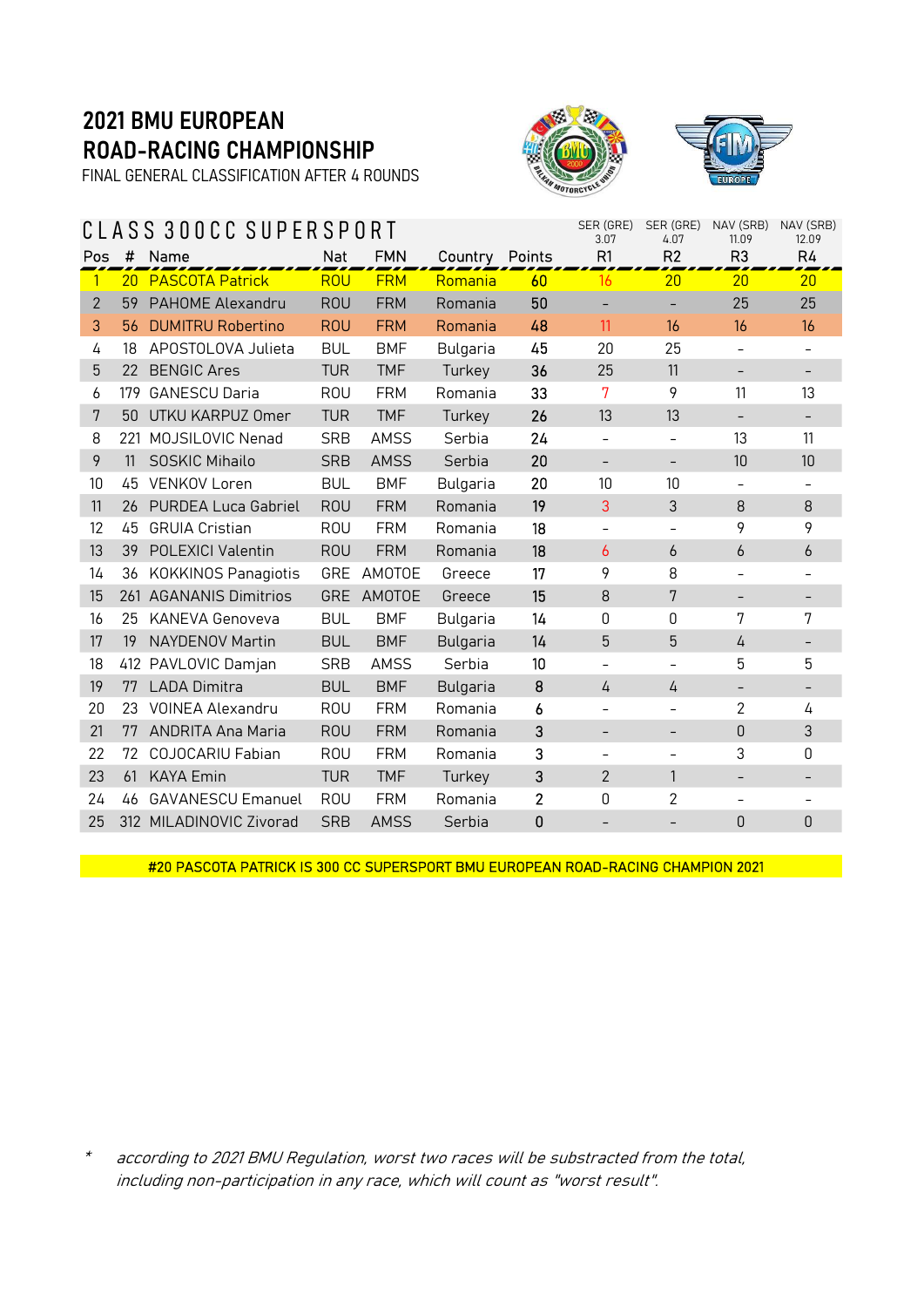FINAL GENERAL CLASSIFICATION AFTER 4 ROUNDS

### C L A S S 1 2 5 C C R A C I N G





|            | SER (GRE)<br>SER (GRE)<br>NAV (SRB)<br>NAV (SRB)<br>CLASS 125CC RACING<br>3.07<br>4.07<br>12.09<br>11.09 |                                   |            |               |         |               |    |                |                |                  |  |
|------------|----------------------------------------------------------------------------------------------------------|-----------------------------------|------------|---------------|---------|---------------|----|----------------|----------------|------------------|--|
| <b>Pos</b> | #                                                                                                        | Name                              | Nat        | <b>FMN</b>    | Country | <b>Points</b> | R1 | R <sub>2</sub> | R <sub>3</sub> | R4               |  |
|            | 95.                                                                                                      | <b>ARNAOUTAKIS Alexandi GRE</b>   |            | <b>AMOTOF</b> | Greece  | 45            | 20 | 25             |                |                  |  |
| 2          |                                                                                                          | 54 SABANAGIC Almir                | <b>SRB</b> | <b>AMSS</b>   | Serbia  | 41            |    |                | 16             | 25               |  |
| 3          | 69                                                                                                       | POPOV Srdjan                      | <b>SRB</b> | <b>AMSS</b>   | Serbia  | 40            |    |                | 20             | 20               |  |
| 4          | 5.                                                                                                       | <b>STAMOU Basilios</b>            | <b>GRE</b> | AMOTOE        | Greece  | 29            | 13 | 16             |                |                  |  |
| 5          |                                                                                                          | 42 LEFEVR Andreas                 | <b>GRE</b> | AMOTOE        | Greece  | 29            | 9  | 20             |                |                  |  |
| 6          | 7                                                                                                        | PROKIN Dragan                     | <b>SRB</b> | AMSS          | Serbia  | 27            |    |                | 11             | 16               |  |
| 7          | 12                                                                                                       | TEODOROVIC Dalibor                | <b>SRB</b> | <b>AMSS</b>   | Serbia  | 26            |    |                | 13             | 13               |  |
| 8          | 11                                                                                                       | <b>KITSOS Georgios</b>            | GRE        | AMOTOE        | Greece  | 25            | 25 | 0              |                |                  |  |
| 9          | 31                                                                                                       | MISKOVIC Dragan                   | <b>SRB</b> | <b>AMSS</b>   | Serbia  | 25            |    |                | 25             | $\boldsymbol{0}$ |  |
| 10         | 18                                                                                                       | <b>LASKARIS Antonios</b>          | <b>GRE</b> | AMOTOE        | Greece  | 24            | 11 | 13             |                |                  |  |
| 11         | 16                                                                                                       | EIPOGLOU Velis                    | <b>GRE</b> | AMOTOE        | Greece  | 21            | 10 | 11             |                |                  |  |
| 12         | 34                                                                                                       | SAKELLARIOU Konstant GRE          |            | AMOTOE        | Greece  | 16            | 16 | 0              |                |                  |  |
| 13         |                                                                                                          | 36 PAPANTONIOU Dimosth GRE AMOTOE |            |               | Greece  | 10            | 0  | 10             |                |                  |  |
| 14         | 31                                                                                                       | PARGINOS Andreas                  | <b>GRE</b> | AMOTOE        | Greece  | 0             | 0  | 0              |                |                  |  |

#95 ARNAOUTAKIS ALEXANDROUS IS 125CC RACING BMU EUROPEAN ROAD-RACING CHAMPION 2021

according to 2021 BMU Regulation, worst one race will be substracted from the total, including non-participation in any race, which will count as "worst result".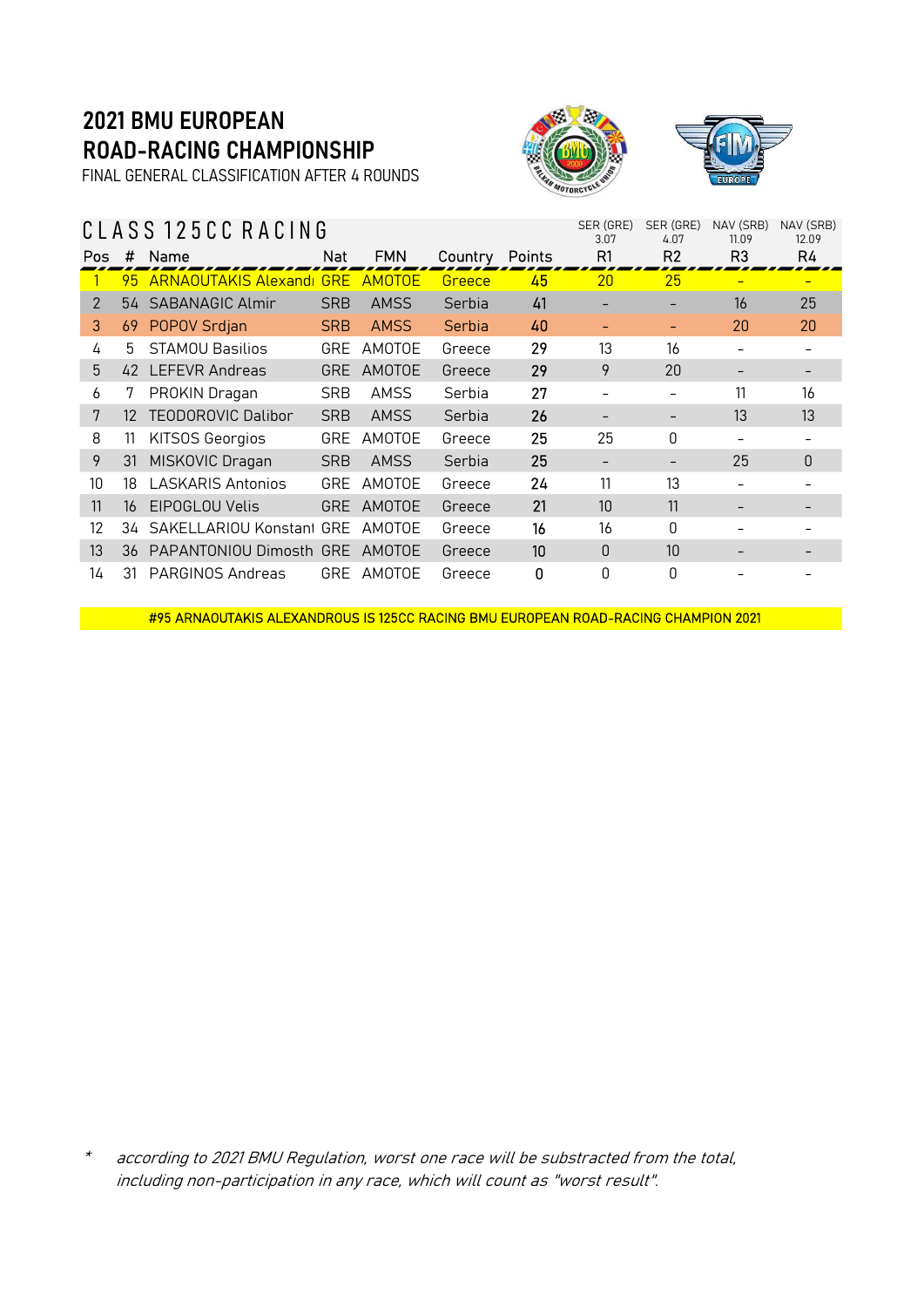FINAL GENERAL CLASSIFICATION AFTER 4 ROUNDS





| CLASS F1000    |     |                           |            |             |                 |                |                          | SER (GRE)<br>4.07        | NAV (SRB)<br>11.09       | NAV (SRB)<br>12.09       |
|----------------|-----|---------------------------|------------|-------------|-----------------|----------------|--------------------------|--------------------------|--------------------------|--------------------------|
| Pos            | #   | Name                      | <b>Nat</b> | <b>FMN</b>  | Country         | Points         | R1                       | R <sub>2</sub>           | R <sub>3</sub>           | R4                       |
| $\mathbf{1}$   | 111 | <b>MARKOV Velislav</b>    | <b>BUL</b> | <b>BMF</b>  | <b>Bulgaria</b> | 70             | 25                       | 25                       | 20                       | 13                       |
| $\overline{2}$ | 64  | KOCHOSKI Sinisha          | <b>MKD</b> | <b>MFMa</b> | North Mak.      | 61             | 13                       | 20                       | 25                       | 16                       |
| 3              | 9   | <b>LUKIC Aleksandar</b>   | <b>SRB</b> | <b>AMSS</b> | Serbia          | 41             | $\Box$                   | $\equiv$                 | 16                       | 25                       |
| 4              | 24  | <b>BAKALOV Petar</b>      | <b>BUL</b> | <b>BMF</b>  | Bulgaria        | 36             | 16                       | 13                       | 6                        | 7                        |
| 5              | 3   | CHIFLIGANEC Dushko        | <b>MKD</b> | <b>MFMa</b> | North Mak.      | 36             | 20                       | 16                       | $\overline{\phantom{a}}$ | $\overline{\phantom{a}}$ |
| 6              | 2   | <b>IVCESKI Slobodan</b>   | <b>MKD</b> | MFMa        | North Mak.      | 33             | 9                        | 8                        | 13                       | 11                       |
| 7              | 10  | <b>IVKOVIC Aleksandar</b> | <b>SRB</b> | <b>AMSS</b> | Serbia          | 31             | $\overline{\phantom{0}}$ | $\overline{\phantom{a}}$ | 11                       | 20                       |
| 8              | 69  | <b>GEORGIEV loan</b>      | <b>BUL</b> | <b>BMF</b>  | Bulgaria        | 28             | 8                        | 10                       | 9                        | 9                        |
| 9              | 77  | <b>AKGUN Harun</b>        | <b>TUR</b> | <b>TMF</b>  | Turkey          | 22             | 11                       | 11                       | $\overline{\phantom{a}}$ | $\overline{\phantom{0}}$ |
| 10             | 90  | MLADENOVIC Nemanja        | <b>SRB</b> | <b>AMSS</b> | Serbia          | 20             | $\equiv$                 | $\qquad \qquad -$        | 10                       | 10                       |
| 11             | 67  | SIRAKOV Simeon            | <b>BUL</b> | <b>BMF</b>  | <b>Bulgaria</b> | 19             | 5                        | 5                        | 8                        | 6                        |
| 12             | 7   | KOSTADINOV Ivan           | <b>BUL</b> | <b>BMF</b>  | <b>Bulgaria</b> | 17             | 10                       | 7                        |                          |                          |
| 13             | 13  | STANISLAVOV Kristian      | <b>BUL</b> | <b>BMF</b>  | <b>Bulgaria</b> | 15             | 6                        | 9                        | $\overline{\phantom{a}}$ | -                        |
| 14             |     | 104 MITKOV Mitko          | <b>BUL</b> | <b>BMF</b>  | <b>Bulgaria</b> | 13             | 7                        | 6                        | $\overline{\phantom{a}}$ |                          |
| 15             |     | 32 TERZIC Goran           | <b>SRB</b> | <b>AMSS</b> | Serbia          | 12             | $\overline{\phantom{0}}$ | $\overline{\phantom{a}}$ | 7                        | 5                        |
| 16             | 11  | VARAGIC Zeljko            | <b>SRB</b> | <b>AMSS</b> | Serbia          | 8              | $\overline{\phantom{0}}$ |                          | 0                        | 8                        |
| 17             | 7   | POP Sorin Ilie            | <b>ROU</b> | <b>FRM</b>  | Romania         | 8              | $\overline{\phantom{a}}$ | $\overline{\phantom{a}}$ | 5                        | 3                        |
| 18             | 70  | MLADENOVIC Srdan          | <b>SRB</b> | <b>AMSS</b> | Serbia          | 6              | $\overline{\phantom{a}}$ | $\overline{\phantom{a}}$ | 4                        | $\overline{2}$           |
| 19             | 15  | P0P0V Miroslav            | <b>SRB</b> | <b>AMSS</b> | Serbia          | $\overline{4}$ | $\overline{\phantom{a}}$ | $\overline{\phantom{a}}$ | $\theta$                 | $\overline{4}$           |
| 20             | 15  | <b>SAHIN Fatih</b>        | <b>TUR</b> | <b>TMF</b>  | Turkey          | 4              | 1                        | 3                        | $\overline{\phantom{a}}$ |                          |
| 21             | 94  | <b>KOKEN Abpucah</b>      | <b>TUR</b> | <b>TMF</b>  | Turkey          | $\overline{4}$ | $\overline{2}$           | $\overline{2}$           | -                        | -                        |
| 22             | 56  | AMBĂRUS Marius            | <b>ROU</b> | <b>FRM</b>  | Romania         | 4              | 3                        | 1                        |                          |                          |
| 23             | 28  | <b>BATINKOV Lambrin</b>   | <b>BUL</b> | <b>BMF</b>  | <b>Bulgaria</b> | $\overline{4}$ | 4                        | $\overline{0}$           | $\overline{\phantom{a}}$ | -                        |
| 24             | 66  | POPOVIC Vladimir          | <b>SRB</b> | <b>AMSS</b> | Serbia          | 0              | $\equiv$                 | $\overline{\phantom{0}}$ | 0                        | 0                        |
| 25             |     | 332 POJIC Miomir          | <b>SRB</b> | <b>AMSS</b> | Serbia          | $\pmb{0}$      | $\overline{\phantom{a}}$ | $\overline{\phantom{a}}$ | $\theta$                 | 0                        |
| 26             | 31  | MILADINOVIC Zivorad       | <b>SRB</b> | <b>AMSS</b> | Serbia          | $\mathbf 0$    | $\qquad \qquad -$        |                          | 0                        | 0                        |
| 27             | 16  | <b>MAKSIMOVIC Lazar</b>   | <b>SRB</b> | <b>AMSS</b> | Serbia          | $\mathbf 0$    | $\overline{\phantom{0}}$ | $\overline{\phantom{0}}$ | $\theta$                 | $\mathsf 0$              |
| 28             | 85  | <b>BJELIC Zivomir</b>     | <b>SRB</b> | <b>AMSS</b> | Serbia          | 0              | $\overline{\phantom{0}}$ |                          | 0                        | 0                        |
| 29             | 37  | NOVAKOVIC Dragan          | <b>SRB</b> | <b>AMSS</b> | Serbia          | $\mathbf 0$    |                          |                          | 0                        | 0                        |

#111 MARKOV VELISLAV IS F1000 BMU EUROPEAN ROAD-RACING CHAMPION 2021

\* according to 2021 BMU Regulation, worst one race will be substracted from the total, including non-participation in any race, which will count as "worst result".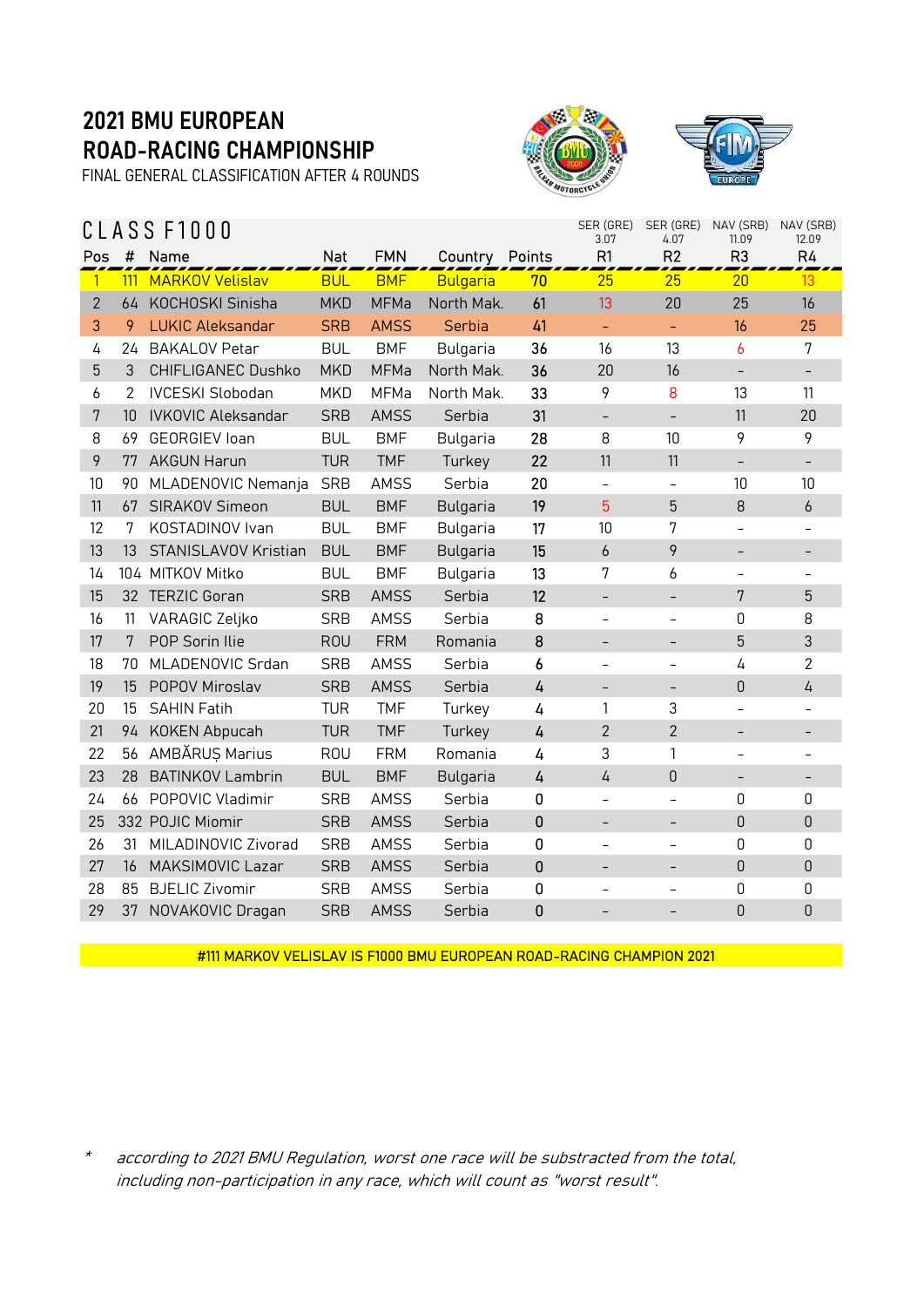FINAL GENERAL CLASSIFICATION AFTER 4 ROUNDS





|                |     | CLASS F600                  |                          | SER (GRE)<br>3.07 | SER (GRE)<br>4.07 | NAV (SRB)<br>11.09 | NAV (SRB)<br>12.09       |                          |                   |                          |
|----------------|-----|-----------------------------|--------------------------|-------------------|-------------------|--------------------|--------------------------|--------------------------|-------------------|--------------------------|
| Pos            | #   | Name                        | Nat                      | <b>FMN</b>        | Country Points    |                    | R1                       | R2                       | R <sub>3</sub>    | R4                       |
|                | 71  | <b>BUZALKOVSKI Hristian</b> | <b>MKD</b>               | <b>MFMa</b>       | North Mak.        | 66                 | 16                       | 16                       | 25                | 25                       |
| $\overline{2}$ | 78  | <b>IVANOV Mihail</b>        | <b>BUL</b>               | <b>BMF</b>        | <b>Bulgaria</b>   | 60                 | 20                       | 10                       | 20                | 20                       |
| 3              | 181 | <b>DRAGANOV Pavel</b>       | <b>BUL</b>               | <b>BMF</b>        | <b>Bulgaria</b>   | 50                 | 25                       | 25                       |                   |                          |
| 4              | 4   | LILOV Asen                  | <b>BUL</b>               | <b>BMF</b>        | Bulgaria          | 45                 | 13                       | 13                       | 16                | 16                       |
| 5              |     | 265 CHIVU Vlad              | <b>ROU</b>               | <b>FRM</b>        | Romania           | 44                 | 11                       | 20                       | 10                | 13                       |
| 6              |     | 222 ZIVANOVIC Mihajlo       | <b>SRB</b>               | AMSS              | Serbia            | 24                 | $\overline{\phantom{a}}$ | -                        | 13                | 11                       |
| 7              | 7   | <b>MITIC Ninoslav</b>       | <b>SRB</b>               | <b>AMSS</b>       | Serbia            | 21                 | $\overline{\phantom{a}}$ | -                        | 11                | 10                       |
| 8              | 73  | <b>TEODORESCU Adrian</b>    | <b>ROU</b>               | <b>FRM</b>        | Romania           | 19                 | 10                       | 9                        | 0                 | 0                        |
| 9              | 99  | <b>GRIEV Anton</b>          | $\overline{\phantom{a}}$ | <b>MFR</b>        |                   | 17                 | $\overline{\phantom{a}}$ | -                        | 8                 | 9                        |
| 10             | 22  | POPOVIC Milos               | <b>SRB</b>               | <b>AMSS</b>       | Serbia            | 16                 | $\overline{\phantom{a}}$ | -                        | 9                 | 7                        |
| 11             | 5   | PETROV Nikolay              | <b>BUL</b>               | <b>BMF</b>        | <b>Bulgaria</b>   | 16                 | 9                        | 7                        | $\qquad \qquad -$ | -                        |
| 12             | 9   | JORDANOV Asparuh            | <b>BUL</b>               | <b>BMF</b>        | <b>Bulgaria</b>   | 15                 | 0                        | 0                        | 7                 | 8                        |
| 13             | 44  | <b>IVANOV Alex</b>          | <b>BUL</b>               | <b>BMF</b>        | <b>Bulgaria</b>   | 14                 | 8                        | 6                        | $\qquad \qquad -$ | -                        |
| 14             | 57  | <b>TRAKOV Angel</b>         | <b>BUL</b>               | <b>BMF</b>        | <b>Bulgaria</b>   | 11                 | 0                        | 11                       |                   | $\overline{\phantom{0}}$ |
| 15             |     | 396 TANEVSKI Ivo            | <b>MKD</b>               | <b>MFMa</b>       | North Mak.        | 11                 | 7                        | 4                        | $\qquad \qquad -$ | -                        |
| 16             | 72  | STANKOVIC Aleksa            | <b>SRB</b>               | <b>AMSS</b>       | Serbia            | 10                 | $\overline{\phantom{a}}$ | -                        | 4                 | 6                        |
| 17             | 33  | <b>DIMITROV Dimitar</b>     | <b>MKD</b>               | <b>MFMa</b>       | North Mak.        | 9                  | 6                        | 3                        |                   | -                        |
| 18             | 75  | ATANASOV Ivan               | <b>BUL</b>               | <b>BMF</b>        | <b>Bulgaria</b>   | 8                  | 0                        | 8                        |                   |                          |
| 19             |     | 220 MILADINOVIC Filip       | <b>SRB</b>               | <b>AMSS</b>       | Serbia            | 6                  |                          |                          | 6                 | 0                        |
| 20             | 27  | STANKOVIC Nemanja           | <b>AUS</b>               | <b>AMSS</b>       | Serbia            | 5                  | $\overline{\phantom{a}}$ | $\overline{\phantom{0}}$ | $\Omega$          | 5                        |
| 21             | 96  | <b>BELAL Ferat</b>          | <b>ROU</b>               | <b>FRM</b>        | Romania           | 5                  |                          |                          | 5                 | $\theta$                 |
| 22             | 3   | TSARVISHKI Goran            | <b>BUL</b>               | <b>BMF</b>        | Bulgaria          | 5                  | 0                        | 5                        |                   |                          |
| 23             | 99  | <b>GUNCHEV Stoyan</b>       | <b>BUL</b>               | <b>BMF</b>        | <b>Bulgaria</b>   | 0                  | $\mathbf{0}$             | 0                        |                   |                          |

#71 BUZALKOVSKI HRISTIAN IS F600 BMU EUROPEAN ROAD-RACING CHAMPION 2021

\* according to 2021 BMU Regulation, worst one race will be substracted from the total, including non-participation in any race, which will count as "worst result".